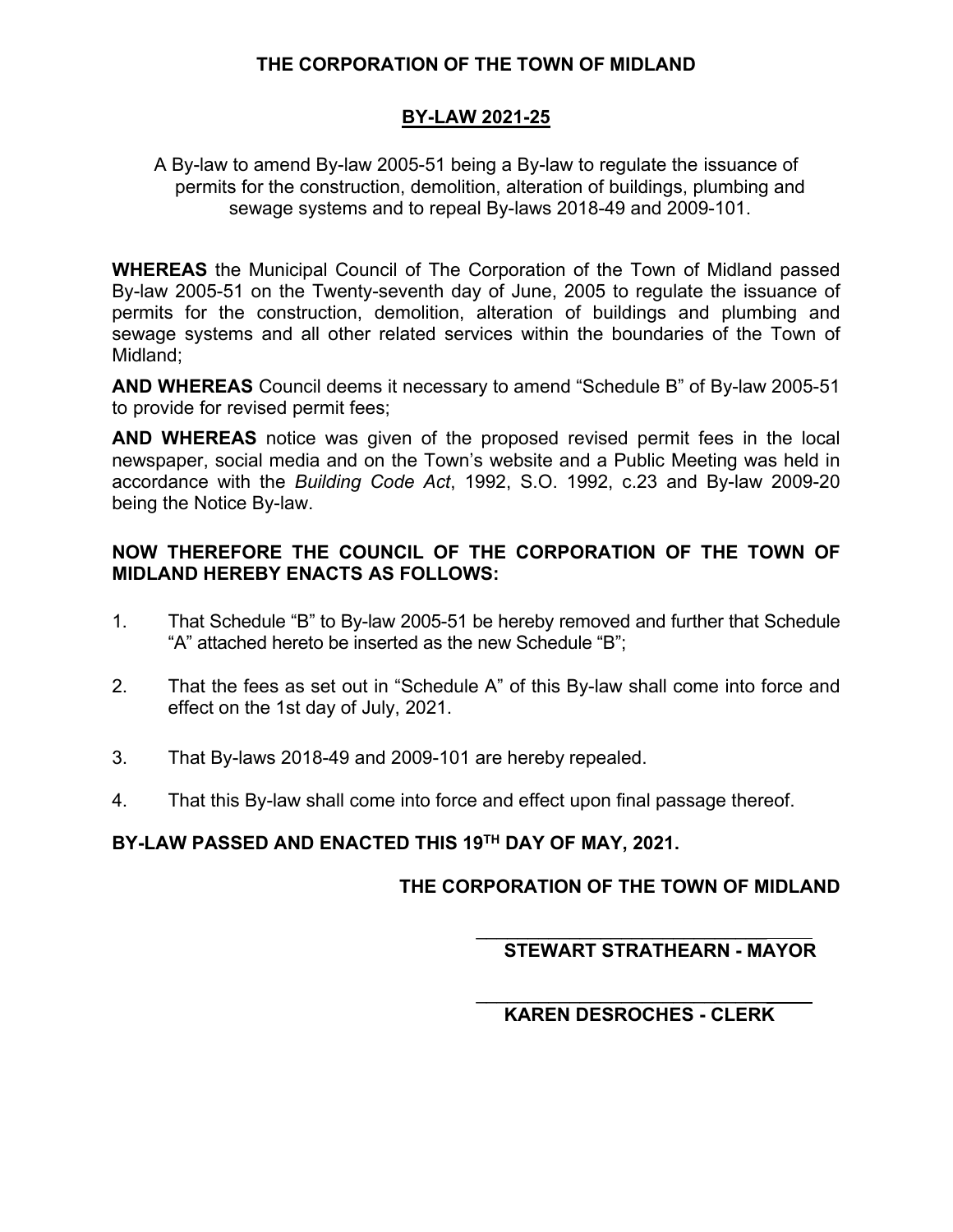#### **SCHEDULE "B" BY-LAW 2005-51**

### **PERMIT FEES AND ADMINISTRATIVE CHARGES**

#### **INDEX**

- PART 1 Terms and Definitions
- PART 2 Fee Calculation Guide
- PART 3 Fee Tables
- PART 4 Refund of Permit Fees

#### **PART 1 - TERMS AND DEFINITIONS**

#### **1.1 Non-defined terms.**

(1) Definitions of words and phrases used in this Schedule that are not included in the list of definitions in this Part shall have the meanings which are commonly assigned to them in the context in which they are used in this Schedule taking into account the specialized use of terms with the various trades and professions to which the terminology applies.

#### **1.2 Defined Terms.**

(1) The following words and terms in this Schedule have the following meaning for the purposes of this Schedule.

| Archived<br>Permit                 | means when an active permit is considered archived where<br>no inspection has been requested (by the permit holder)<br>within one year of the date upon which the last Building<br>Inspection had been performed by the Building Department. |
|------------------------------------|----------------------------------------------------------------------------------------------------------------------------------------------------------------------------------------------------------------------------------------------|
| <b>High Density</b><br>Residential | means apartment buildings (3 units or more), and non-<br>dwelling "C" type occupancies such as hotels, motels,<br>dormitories, lodging, rooming house, etc.                                                                                  |
| <b>Low Density</b><br>Residential  | means singles, semis, town, row house units, and duplex<br>dwellings                                                                                                                                                                         |
| Project<br>Value                   | means the total estimate value of construction cost, which<br>includes the cost of construction, professional designer<br>compensation, and other similar charges.                                                                           |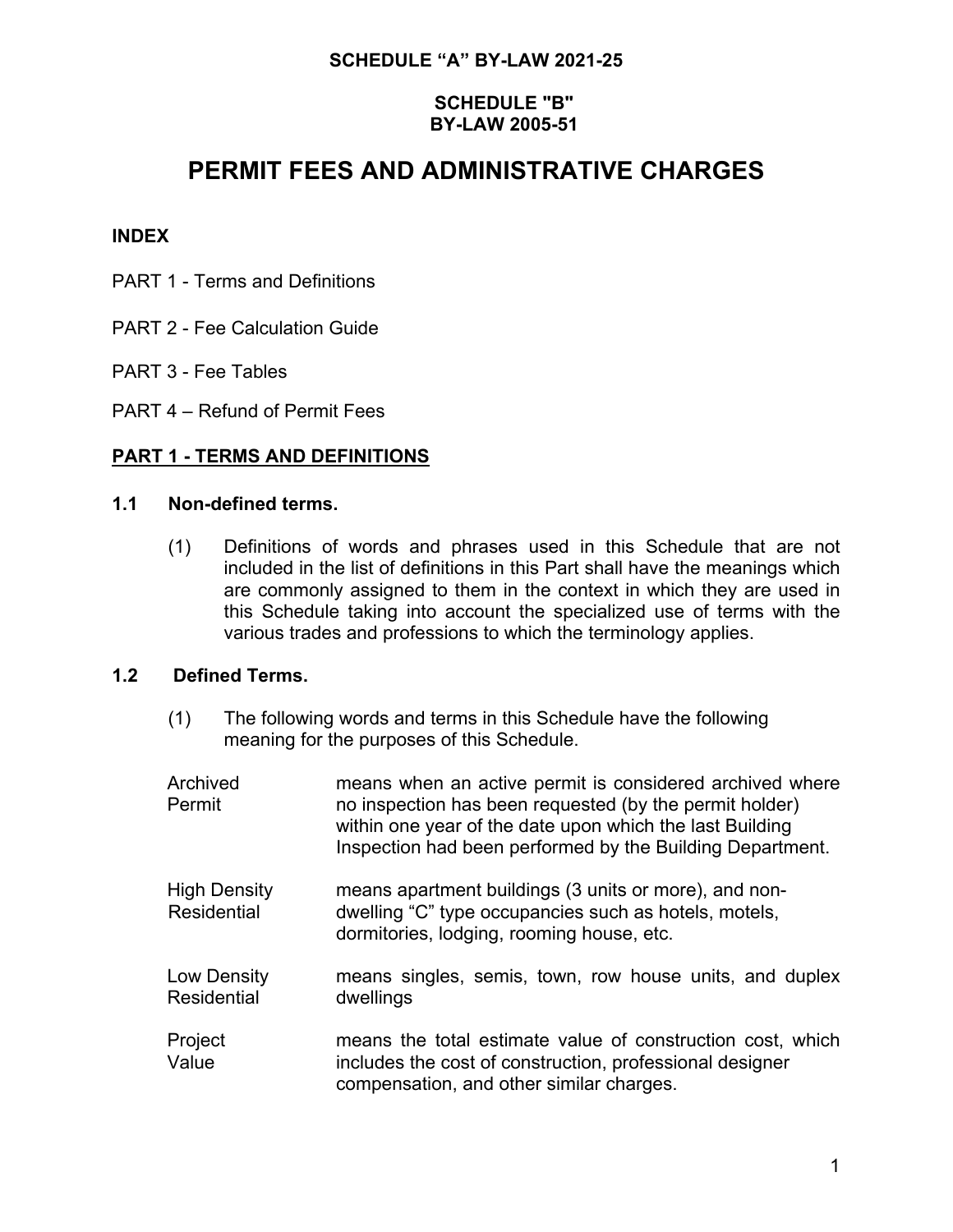#### **PART 2 - FEE CALCULATION GUIDE**

#### **2.1 Minimum Permit Fee Calculation and Application Deposit**

- (1) Except where a *flat fee* applies, the minimum fee and/or deposit for any permit application for work proposed with a Low Density Group C residential occupancy shall be;
	- a) \$1,500.00 New Building, except for accessory buildings
	- b)  $$300.00 -$  Additions and alterations over 20 $m<sup>2</sup>$ , except for decks
	- c) \$96.00 All other projects not listed above
- (2) Except where a *flat fee* applies, the minimum fee and/or deposit for any permit application for work proposed with a use of other than a Low Density Group C residential occupancy shall be;
	- a) \$2,500.00 New Building
	- b)  $$500.00 -$  Additions and alterations over 20 $m<sup>2</sup>$
	- c) \$192.00 All other projects not listed above
- (3) Where a flat fee applies, the fee shall be paid at the time of application.

#### **2.2 Total Permit Fee Calculations**

- (1) Except as permitted in sentence (2), the summation of all applicable fees found in Tables 1A to 3F shall result in the total Permit Fee.
- (2) Permit fees may be calculated in accordance to subsection 2.4 of this schedule.
- (3) Where applicable, permit fees shall be calculated utilizing the metric rates assigned in the charts below. The Imperial rates assigned in the charts below are for convenience only.

#### **2.3 Determination of Area Calculations for Permit Fees**

- (1) The following method establishing the total floor area shall be used;
	- a) Each floor area shall be measured between the outside surfaces of exterior walls, or between the outside surfaces of exterior walls and the centre line of Firewalls or Party Walls. For structures like Mezzanines, Decks/Porches and Loading Docks, the area shall be measured between the platform edge to platform edge, or between the platform edge to an abutting wall face. The summation of these calculations shall be considered the total gross floor area.
	- b) A residential basement or a crawlspace contained in whole below grade and with no interior finishes installed, or where no Use is proposed, shall not have a permit fee applied.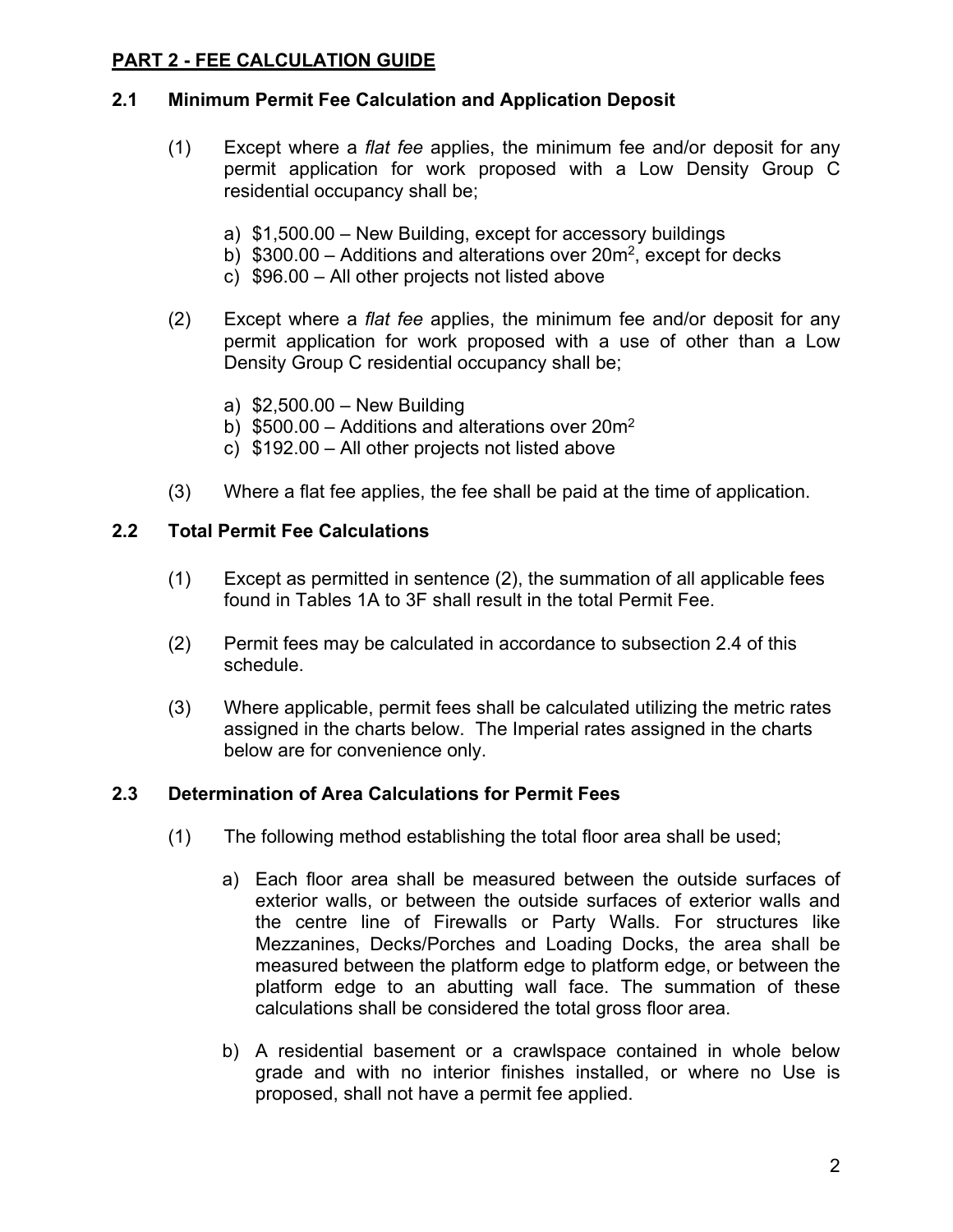- c) All walkout basements in dwellings shall have half of their total floor area calculated to the applicable permit fee.
- d) No deductions shall be made for openings within a Floor, i.e. stairwells, elevator shafts, service shafts (ducts. etc.). A horizontal plane may be projected over sloping and stepped Floors to determine Floor area in lieu of actual surface area.

#### **2.4 Alternative Fee Calculations**

- (1) Structures that are of an unusual shape, or where projects are unique in nature, and where the application fees set out in Part 3 of this Schedule are not applicable, or would be impractical, the Chief Building Official, at his discretion, may determine the value of the Building Permit Fee. The Chief Building Official may utilize some, all, or a combination thereof, of the following criteria to determine the Building Permit Fee:
	- a) Fees listed in Table 3A to 3E of this Schedule may be used to calculate a permit fee based upon an estimation of staff time that may be spent on the file.
	- b) Apply a fee, or combination of fees listed in Tables 1A to 3E of this schedule that in the judgment of the Chief Building Official, most closely reflects the proposed project.
	- c) Apply Permit Fee to equal 1.5 % of Project Value as a minimum.
- (2) The Chief Building Official shall report instances where the fee has been reduced to the relevant Council Committee as part of the monthly Building Activity Report.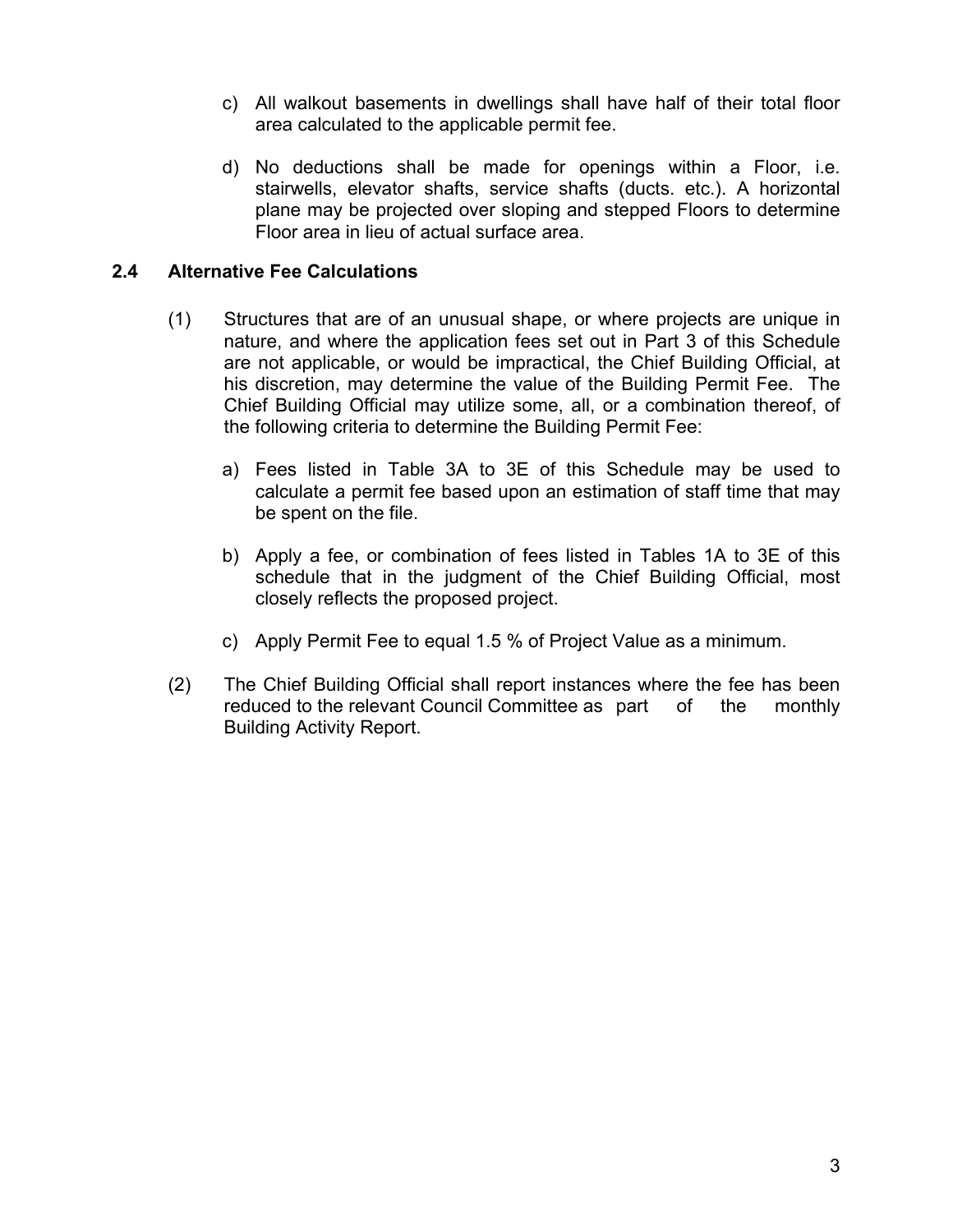#### **PART 3 – FEE TABLES**

#### **3.1 Classes of Projects and Fee Index**

(1) Except as provided otherwise, the following permit fees shall apply:

## **Tables 1A to 1F – Base Structure Permit Fees**

| 1A - New Structures                                                    | Fee per m <sup>2</sup> unless otherwise noted |                           |
|------------------------------------------------------------------------|-----------------------------------------------|---------------------------|
| <b>Designated Structures</b> - free standing (not listed elsewhere)    | \$500.00<br>Each                              |                           |
| <b>Docks</b>                                                           | \$110.00                                      | <b>Flat Fee</b>           |
| <b>Farm Buildings</b> – of low human occupancy (Architect or Engineer) | \$3.09 $m2$                                   | (\$0.29 ft <sup>2</sup> ) |
| Farm Buildings- (No Architect or Engineer)                             | \$2.48 $m2$                                   | (\$0.23 ft <sup>2</sup> ) |
| Public Pools, or Outdoor Pools (greater than 3.5m deep)                | \$500.00                                      | Per Pool                  |
| <b>Minimum Fee</b>                                                     |                                               | \$110.00                  |
| <b>Minimum Fee New Residence</b>                                       |                                               | \$1,742.00                |
| 1B – New Buildings by Occupancies                                      | Fee per m <sup>2</sup> unless otherwise noted |                           |
| <b>Group A - Assembly Uses</b>                                         |                                               |                           |
| Gaming Premises - finished                                             | $$19.26 \text{ m}^2$                          | (\$1.79 ft <sup>2</sup> ) |
| - shell only                                                           | $$14.73 \text{ m}^2$                          | (\$1.37 ft <sup>2</sup> ) |
| Portable classrooms - per unit                                         | \$450.00                                      | <b>Flat Fee</b>           |
| All other buildings - finished                                         | $$14.04 \text{ m}^2$                          | (\$1.30 ft <sup>2</sup> ) |
| - shell only                                                           | $$10.74 \text{ m}^2$                          | (\$1.00 ft <sup>2</sup> ) |
| <b>Group B - Institutional Uses</b>                                    |                                               |                           |
| All buildings<br>- finished                                            | \$14.00 m <sup>2</sup>                        | (\$1.30 ft <sup>2</sup> ) |
| - shell only                                                           | \$9.88m <sup>2</sup>                          | (\$0.91 ft <sup>2</sup> ) |
| Group C - High Density Residential (Apts, Hotels, etc)                 |                                               |                           |
| - finished<br>All buildings                                            | $$14.86 \text{ m}^2$                          | (\$1.38 ft <sup>2</sup> ) |
| - shell only                                                           | \$11.48 $m2$                                  | (\$1.07ft <sup>2</sup> )  |
| Group C - Low Density Residential (Singles, Semis, Towns, etc)         |                                               |                           |
| Individual dwelling - Floor area not listed below                      | $$12.52 \text{ m}^2$                          | (\$1.16ft <sup>2</sup> )  |
| - Finished basement-w/house construction                               | \$110.00                                      | Per Project               |
| - Attached garage                                                      | $$7.48 \text{ m}^2$$                          | \$0.69 ft <sup>2</sup>    |
| - Attached carport bay                                                 | \$110.00                                      | Flat fee                  |
| - Covered Deck / Porch                                                 | $$7.55 \text{ m}^2$$                          | (\$0.70 ft <sup>2</sup> ) |
| - Deck /Porch without roof                                             | \$5.75 $m2$                                   | (\$0.53 ft <sup>2</sup> ) |
| - Acc Building/Boathouse (over 200 sf)                                 | $$7.48 \text{ m}^2$$                          | $(\$0.69 ft2)$            |
| - Acc Building/Boathouse (under 200 sf)                                | \$110.00                                      | <b>Flat Fee</b>           |
|                                                                        |                                               |                           |
| Group D, & E - Business Services and Mercantile Uses                   |                                               |                           |
| - finished<br><b>Restaurants</b>                                       | \$14.00m <sup>2</sup>                         | $($1.30 \overline{ft^2})$ |
| - shell only                                                           | \$4.63 $m2$                                   | (\$0.43 ft <sup>2</sup> ) |
| All other Buildings<br>- finished                                      | $$10.89 \text{ m}^2$                          | (\$1.01 ft <sup>2</sup> ) |
| - shell only                                                           | \$8.33 $m2$                                   | (\$0.78 ft <sup>2</sup> ) |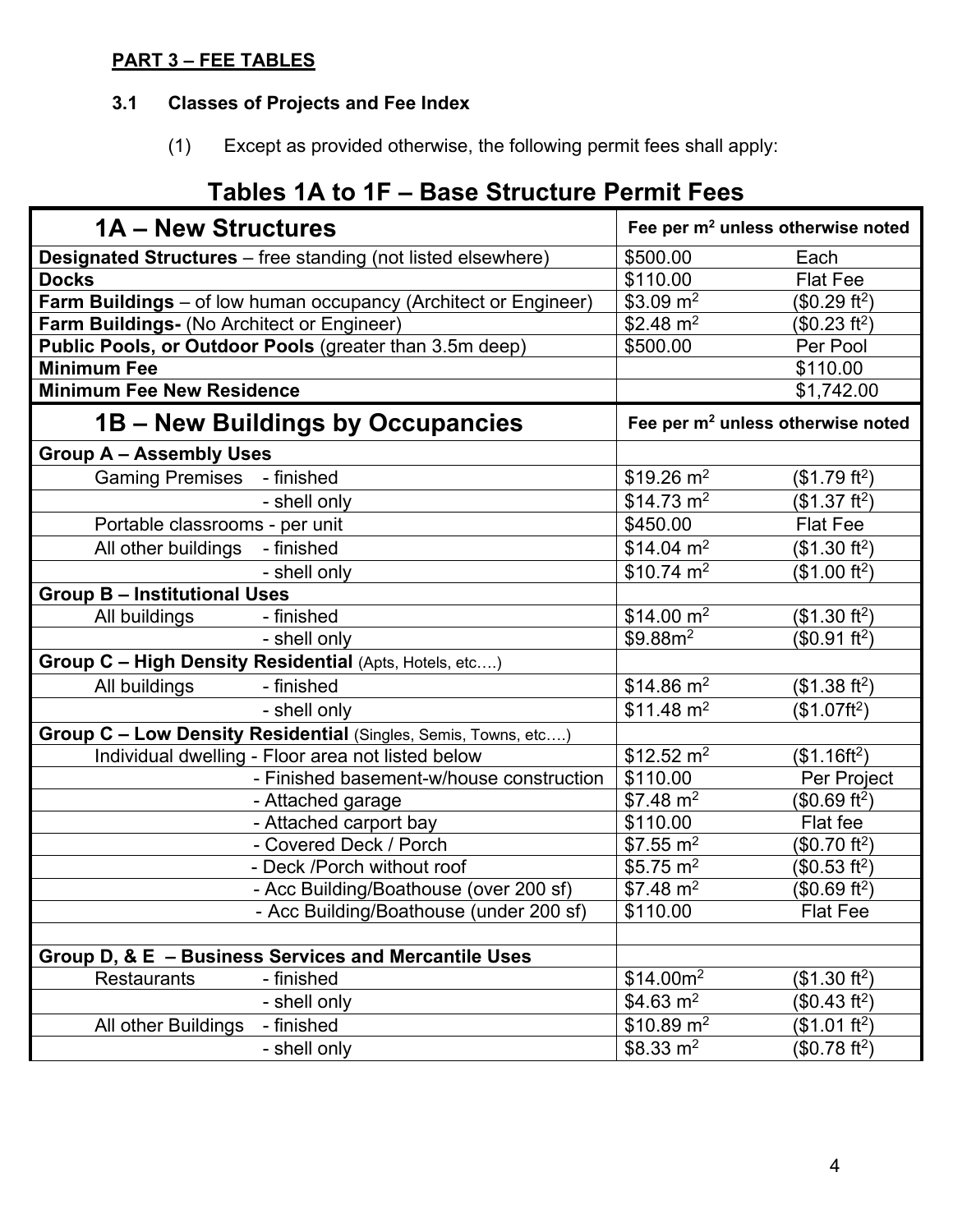| <b>Group F-Industrial Uses</b>                                     |                                               |                                                               |  |
|--------------------------------------------------------------------|-----------------------------------------------|---------------------------------------------------------------|--|
| Gas Bar Canopy/ Car Washes                                         |                                               |                                                               |  |
| - finished                                                         | \$6.05 $m2$                                   | $$0.56 ft2$ )                                                 |  |
| - shell only                                                       | \$4.63 $m2$                                   | (\$0.43 ft <sup>2</sup> )                                     |  |
| Parking Garages / Warehouse Storage                                |                                               |                                                               |  |
| - finished                                                         | \$4.58 $m2$                                   | (\$0.43 ft <sup>2</sup> )                                     |  |
| - shell only                                                       | $$3.51 \text{ m}^2$                           | (\$0.33 ft <sup>2</sup> )                                     |  |
| All other buildings<br>- finished                                  | $$6.95 \text{ m}^2$$                          | (\$0.65 ft <sup>2</sup> )                                     |  |
| - shell only                                                       | \$5.32 $m2$                                   | (\$0.50 ft <sup>2</sup> )                                     |  |
| <b>1C - Temporary Structures</b>                                   | Fee per m <sup>2</sup> unless otherwise noted |                                                               |  |
| <b>Bleachers</b>                                                   | $$5.39 \text{ m}^2$$                          | (\$0.52 ft <sup>2</sup> )                                     |  |
| <b>Protective Hoarding (partially enclosed)</b>                    | \$130.00                                      | $\overline{F}$ at fee                                         |  |
| Protective Tunnels/Walkways (fully enclosed)                       | $$16.52 \text{ m}^2$                          | (\$1.54 ft <sup>2</sup> )                                     |  |
| <b>Sales office / Trailers</b>                                     | \$260.00 each                                 | Flat fee                                                      |  |
| Temporary tent up to 225m <sup>2</sup>                             | \$130.00 each                                 | Flat fee                                                      |  |
| Temporary tent greater than 225m <sup>2</sup>                      | \$170.00 each                                 | Flat fee                                                      |  |
| Permanent tent / air supported structure                           | \$4.68 $m2$                                   | (\$0.43 ft <sup>2</sup> )                                     |  |
| 1D - Demolitions                                                   | Fee per m <sup>2</sup> unless otherwise noted |                                                               |  |
| <b>Whole Structure</b>                                             |                                               |                                                               |  |
| - 1 storey, no basement/crawlspace, 60m <sup>2</sup> or less       | \$110.00                                      | Flat fee                                                      |  |
| - any other structure not exceeding 60 $m2$                        | \$300.00                                      | Flat fee                                                      |  |
| - any structure over 60 $m2$                                       | \$1000                                        | Flat fee                                                      |  |
| Partial (where remaining structure will remain occupied)           |                                               |                                                               |  |
| - To all uses other than an Individual Residential unit            |                                               | \$6.50 m <sup>2</sup> area affected (\$0.60 ft <sup>2</sup> ) |  |
| 1E – Structure Remediation & Additions                             | Fee per m <sup>2</sup> unless otherwise noted |                                                               |  |
| Designated Structures attached to structure (not listed elsewhere) | \$500.00                                      | Per Unit                                                      |  |
| Farm Buildings of low human occupancy - additions                  | \$3.34 $m2$                                   | (\$0.31 ft <sup>2</sup> )                                     |  |
| <b>Clandestine Labs remediation</b>                                | \$10,000.00                                   | Per Unit                                                      |  |
| - plus, Third Party Review                                         | Out of pocket cost recovery + 10%             |                                                               |  |
| Marijuana Grow-op minor remediation                                | \$500.00                                      | Per Unit                                                      |  |
| - plus, Third Party Review                                         | Out of pocket cost recovery + 10%             |                                                               |  |
| Marijuana Grow-op major remediation                                | \$8,000.00                                    | Per Unit                                                      |  |
| - plus, Third Party Review                                         |                                               |                                                               |  |
|                                                                    | Out of pocket cost recovery + 10%             |                                                               |  |
| <b>Public Pools</b>                                                | \$500.00                                      | Per Pool                                                      |  |
| 1F – Additions & Renovations to Buildings                          | Fee per m <sup>2</sup> unless otherwise noted |                                                               |  |
| <b>Group A - Assembly Uses</b>                                     |                                               |                                                               |  |
| <b>Gaming Premises</b><br>- Additions                              | \$22.60 $m2$                                  | (\$2.10 ft <sup>2</sup> )                                     |  |
| - Interior alterations / repairs                                   | \$17.00 m <sup>2</sup>                        | (\$1.58 ft <sup>2</sup> )                                     |  |
| - Interior finishing of a new shell                                | $$10.20 \text{ m}^2$                          | (\$0.95 ft <sup>2</sup> )                                     |  |
| All other uses<br>- Additions                                      | $$16.47 \text{ m}^2$                          | (\$1.54 ft <sup>2</sup> )                                     |  |
| - Interior alterations / repairs                                   | $$12.35 \text{ m}^2$                          | (\$1.15 ft <sup>2</sup> )                                     |  |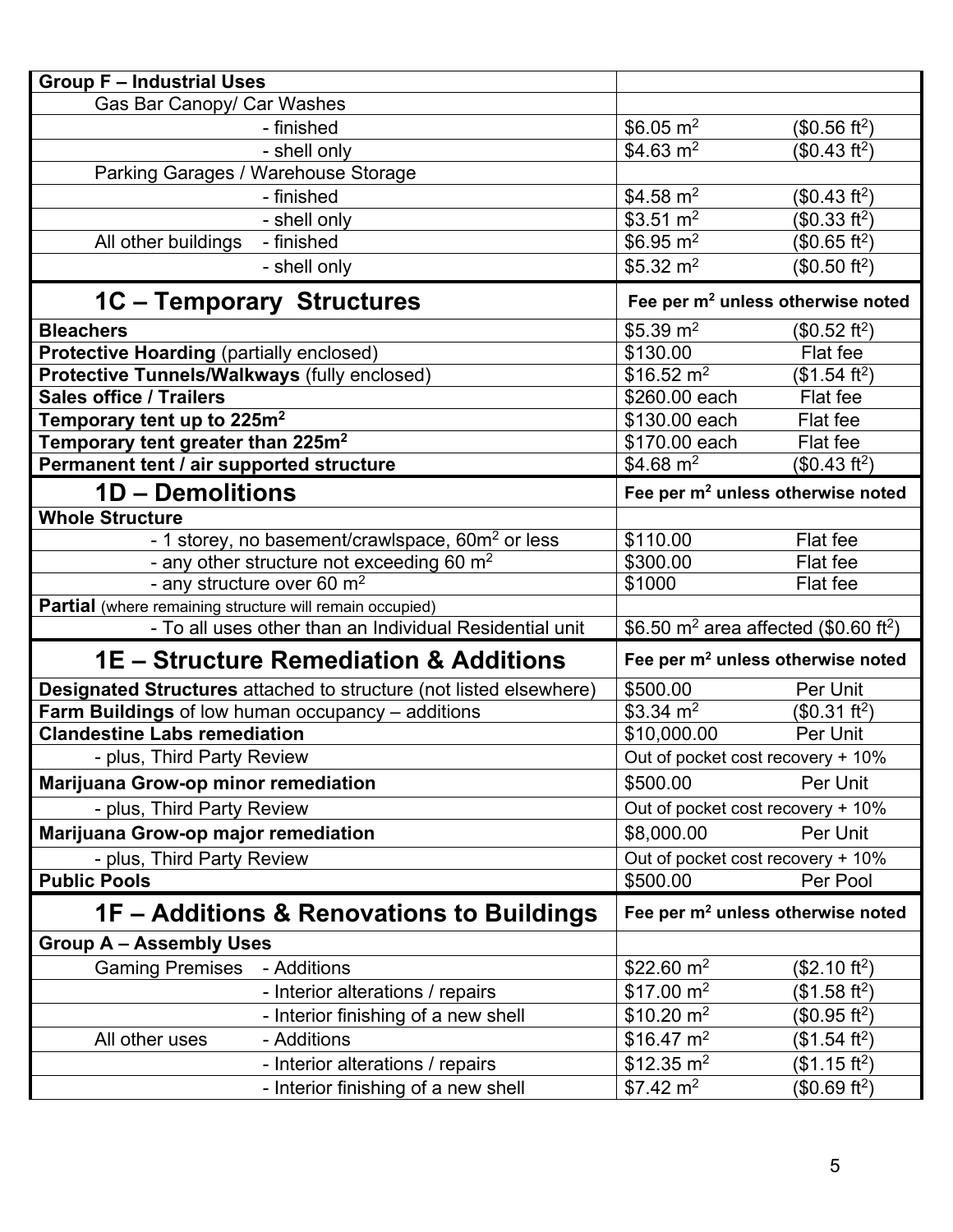| <b>Group B - Institutional Uses</b> |                                                                |                       |                              |
|-------------------------------------|----------------------------------------------------------------|-----------------------|------------------------------|
| All uses                            | - Additions                                                    | \$21.42 $m2$          | (\$2.00 ft <sup>2</sup> )    |
|                                     | - Interior alterations / repairs                               | $$16.07 \text{ m}^2$  | (\$1.50 ft <sup>2</sup> )    |
|                                     | - Interior finishing of a new shell                            | $$9.64 \text{ m}^2$   | (\$0.90 ft <sup>2</sup> )    |
|                                     | Group C - High Density Residential (Apts, Hotels, etc)         |                       |                              |
| All uses                            | - Additions                                                    | $$17.54 \text{ m}^2$  | (\$1.63 ft <sup>2</sup> )    |
|                                     | - Interior alterations / repairs                               | $$13.11 \text{ m}^2$  | (\$1.21 ft <sup>2</sup> )    |
|                                     | - Interior finishing of a new shell                            | \$7.87 $m^2$          | (\$0.74 ft <sup>2</sup> )    |
|                                     | Group C - Low Density Residential (Singles, Semis, Towns, etc) |                       |                              |
| All uses                            | - Accessory building additions                                 | \$7.47 m <sup>2</sup> | (\$0.69 ft <sup>2</sup> )    |
|                                     | - Boathouse additions                                          | $$7.47 \text{ m}^2$$  | (\$0.69 ft <sup>2</sup> )    |
|                                     | - Dock additions                                               | \$110.00              | Flat Fee                     |
| Individual dwelling                 | - Additions not listed below                                   | $$14.73 \text{ m}^2$  | (\$1.37 ft <sup>2</sup> )    |
|                                     | - Attached garage                                              | $$7.47 \text{ m}^2$$  | (\$0.69 ft <sup>2</sup> )    |
|                                     | - Carport                                                      | \$110.00              | Flat Fee                     |
|                                     | - Covered Deck / Porch additions                               | $$7.47 \text{ m}^2$$  | (\$0.69 ft <sup>2</sup> )    |
|                                     | - Deck/porch (no roof) additions                               | \$5.75 m2             | (\$0.53 ft <sup>2</sup> )    |
|                                     | - Interior alterations /repairs                                | $$11.05 \text{ m}^2$  | (\$1.03 ft <sup>2</sup> )    |
|                                     | - Interior finishing                                           | $$6.63 \text{ m}^2$$  | (\$0.62 ft <sup>2</sup> )    |
|                                     | - Finish of basement                                           | $$3.59 \text{ m}^2$$  | (\$0.33 ft <sup>2</sup> )    |
|                                     | Group D, & E - Business Services and Mercantile Uses           |                       |                              |
| <b>Restaurants</b>                  | - Additions                                                    | $$16.52 \text{ m}^2$  | (\$1.54 ft <sup>2</sup> )    |
|                                     | - Interior alterations / repairs                               | $$12.39 \text{ m}^2$$ | (\$1.15 ft <sup>2</sup> )    |
|                                     | - Interior finishing of a new shell                            | $$7.44 \text{ m}^2$$  | (\$0.69 ft <sup>2</sup> )    |
| All other uses                      | - Additions                                                    | $$12.85 \text{ m}^2$  | (\$1.19 ft <sup>2</sup> )    |
|                                     | - Interior alterations / repairs                               | \$9.64 $m2$           | (\$0.89 ft <sup>2</sup> )    |
|                                     | - Interior finishing of a new shell                            | \$5.79 $m2$           | (\$0.54 ft <sup>2</sup> )    |
| <b>Group F-Industrial Uses</b>      |                                                                |                       |                              |
| Gas Bar Canopy / Car Washes         |                                                                |                       |                              |
|                                     | - Additions                                                    | $$7.14 \text{ m}^2$$  | (\$0.66 ft <sup>2</sup> )    |
|                                     | - Repairs                                                      | $$5.36 \text{ m}^2$$  | (\$0.50 ft <sup>2</sup> )    |
|                                     | - Interior finishing of a new shell                            | $$3.22 \text{ m}^2$$  | (\$0.30 ft <sup>2</sup> )    |
|                                     | Parking Garages / Warehouse Storage                            |                       |                              |
|                                     | - Additions                                                    | \$5.41 $m2$           | $(\$0.50 ft2)$               |
|                                     | - Interior alterations / repairs                               | \$2.48m <sup>2</sup>  | (\$0.23 ft <sup>2</sup> )    |
|                                     | - Interior finishing of a new shell                            | $$1.25 \text{ m}^2$$  | (\$0.12 ft <sup>2</sup> )    |
| All other uses                      | - Additions                                                    | \$5.41 $m2$           | $($ \$0.50 ft <sup>2</sup> ) |
|                                     | - Interior alterations / repairs                               | \$2.48 $m2$           | (\$0.23 ft <sup>2</sup> )    |
|                                     | - Interior finishing of a new shell                            | $$2.48 \text{ m}^2$$  | (\$0.23 ft <sup>2</sup> )    |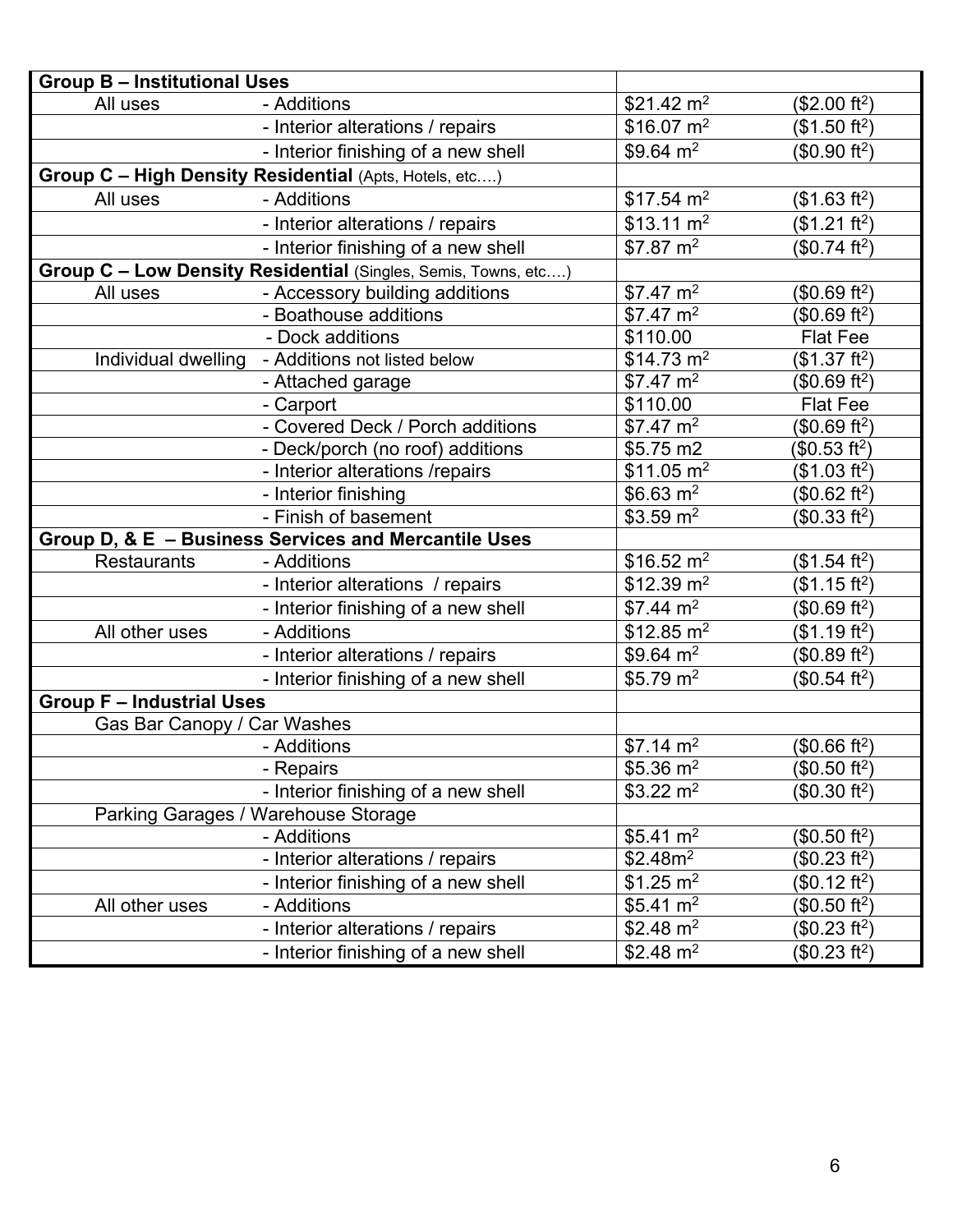# **Table 2A to 2E – Systems and Services Permit Fees**

| 2A – Site Servicing                                                                                                                             |                                                         |                                |
|-------------------------------------------------------------------------------------------------------------------------------------------------|---------------------------------------------------------|--------------------------------|
| - Fees for stand-alone projects or where such features are proposed                                                                             | Fee per m <sup>2</sup> unless otherwise noted           |                                |
| in additions, renovations or new construction projects.                                                                                         |                                                         |                                |
| <b>Irrigation system</b>                                                                                                                        |                                                         |                                |
| - serving individual dwelling properties                                                                                                        | \$110.00 each                                           | <b>Flat Fee</b>                |
| - serving all other building properties                                                                                                         | \$110.00 each                                           | <b>Flat Fee</b>                |
| <b>On-site Sewage systems</b>                                                                                                                   |                                                         |                                |
| - New - Class 4, or 5 system                                                                                                                    | \$598.00 each                                           | <b>Flat Fee</b>                |
| - New - Class 1,2 or 3 system                                                                                                                   | \$345.00 each                                           | <b>Flat Fee</b>                |
| - Alteration to existing on-site sewage system                                                                                                  | \$345.00 each                                           | <b>Flat Fee</b>                |
| - Repair to existing on-site sewage system                                                                                                      | \$184.00                                                | Per Project                    |
| - Plan Review of existing for compliance                                                                                                        | \$46.00                                                 | Per Project                    |
| - Site Review of existing for compliance                                                                                                        | \$110.00                                                | Per Site Visit                 |
| - Alteration NOT required                                                                                                                       | \$110.00                                                | Per Site Visit                 |
| - Alteration required                                                                                                                           | \$345.00 each                                           | <b>Flat Fee</b>                |
| - New sewage system required                                                                                                                    | \$598.00 each                                           | <b>Flat Fee</b>                |
| - Re-inspection Program                                                                                                                         |                                                         |                                |
| - initial site inspection                                                                                                                       | \$149.50                                                | <b>Flat Fee</b>                |
| - additional site inspections                                                                                                                   | \$110.00                                                | <b>Flat Fee</b>                |
| Private Fire Hydrant system (wet or dry)                                                                                                        | \$230.00                                                | Per Project                    |
| Sewer Connection from existing septic system                                                                                                    | \$110.00                                                |                                |
|                                                                                                                                                 |                                                         | Per Project                    |
| New Site Servicing - To all projects except Low Density Residential<br>(Installation of sanitary, storm sewers, and water distribution service) | \$149.50 per 30m                                        | (or part thereof)              |
|                                                                                                                                                 |                                                         |                                |
|                                                                                                                                                 |                                                         |                                |
| 2B – Building Mechanical & Fire Safety                                                                                                          | Fee per m <sup>2</sup> unless otherwise noted           |                                |
| - Fees for stand-alone projects or where such features are proposed                                                                             |                                                         |                                |
| in additions or renovation projects.                                                                                                            |                                                         |                                |
| H.V.A.C<br>- Non-residential                                                                                                                    |                                                         |                                |
|                                                                                                                                                 | \$172.50                                                | Per Appliance                  |
| - Residential                                                                                                                                   | \$149.50                                                | Per Project                    |
| <b>Plumbing</b>                                                                                                                                 |                                                         |                                |
| Fixture not listed below                                                                                                                        | \$23.00 each                                            | <b>Flat Fee</b>                |
| - Backwater device                                                                                                                              |                                                         |                                |
| - Installed in conjunction with other construction                                                                                              | \$23.00 each                                            | Flat Fee                       |
| - Stand-alone installation of one unit                                                                                                          | \$110.00                                                | <b>Flat Fee</b>                |
| - Stand-alone installation of multiple units                                                                                                    | \$110.00                                                | Per Unit                       |
| - Testable Backflow devices                                                                                                                     |                                                         |                                |
| - Installed in conjunction with other construction                                                                                              | \$23.00 each                                            | <b>Flat Fee</b>                |
| - Stand-alone installation of one unit                                                                                                          | \$110.00                                                | <b>Flat Fee</b>                |
| - Stand-alone installation of multiple units                                                                                                    | \$110.00                                                | Per Unit                       |
| Fire/Life Safety Systems Installation or upgrade                                                                                                |                                                         |                                |
| - Electromagnetic Lock/Hold-open                                                                                                                | \$9.49 each                                             | Per Unit                       |
| - Emergency Lighting                                                                                                                            | $\overline{$0.59}$ m <sup>2</sup> of area serviced only |                                |
| - Fire Alarm system                                                                                                                             | \$0.59 $\mathrm{m}^2$ of area serviced only             |                                |
| - Sprinkler system                                                                                                                              | \$0.59 $m2$ of area serviced only                       |                                |
| - Standpipes (retrofit)<br>- Fire Doors (retrofit)                                                                                              | \$110.00<br>\$110.00                                    | <b>Per Cabinet</b><br>Per Door |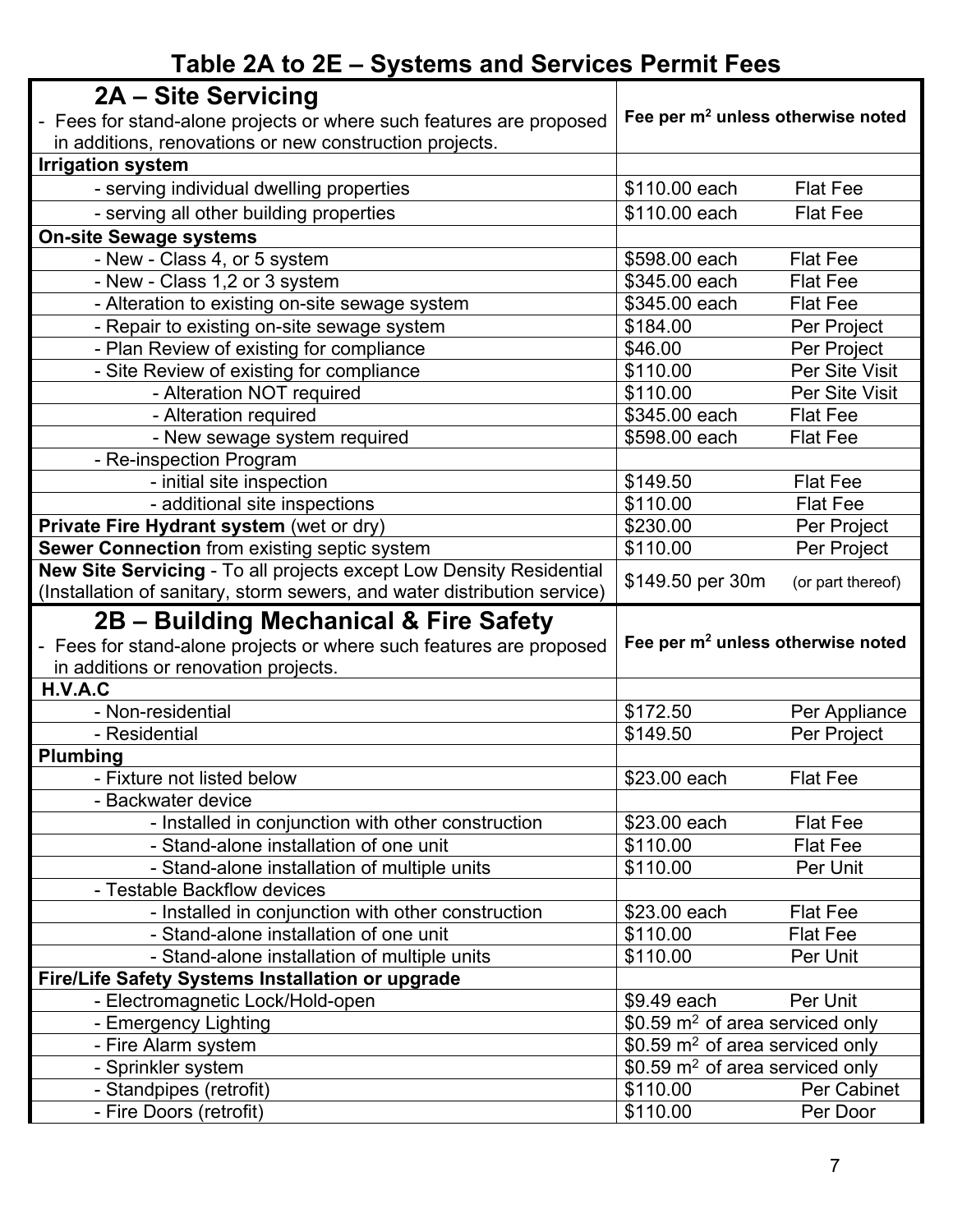| 2C - Miscellaneous Elements                                         |                                               |                           |
|---------------------------------------------------------------------|-----------------------------------------------|---------------------------|
| - Fees for stand-alone projects or where such features are proposed | Fee per m <sup>2</sup> unless otherwise noted |                           |
| in additions, renovations or new construction projects.             |                                               |                           |
| <b>Barrier Free walks / ramps (exterior)</b>                        | \$110.00 each                                 | <b>Flat Fee</b>           |
| <b>Below Grade Exterior Stair</b>                                   | \$110.00 each                                 | <b>Flat Fee</b>           |
| <b>Chutes (Linen / Refuse)</b>                                      | \$110.00 each                                 | <b>Flat Fee</b>           |
| <b>Commercial Cooking Hood</b>                                      | \$299.00 each                                 | <b>Flat Fee</b>           |
|                                                                     |                                               |                           |
| <b>Fire Department Plans Examination</b>                            | \$115.00                                      | <b>Flat Fee</b>           |
| Floor Area Change (new usage of existing)                           | \$2.36 $m2$                                   |                           |
| <b>Mechanical Rooms</b>                                             | \$110.00                                      | <b>Flat Fee</b>           |
| <b>Underpinning / Tie Backs / Shoring</b>                           | \$150.65 per10 m                              | (or part thereof)         |
| <b>Rack Storage Systems</b>                                         | $$7.57 \text{ m}^2$$                          | (\$0.7 ft <sup>2</sup> )  |
| Retaining Walls (per OBC) - 1 meter or less in height               | \$149.50                                      | Per Property              |
| - Exceeding 1 meter in height                                       | \$575.00                                      | Per Property              |
| <b>Signs</b>                                                        |                                               |                           |
| - Minor Wall signs (254 lb or less) - 1st sign                      | \$110.00 each                                 | <b>Flat Fee</b>           |
| - for each Minor Wall sign thereafter on same permit                | \$55.20 each                                  | <b>Flat Fee</b>           |
| - All other signs                                                   | \$299.00 each                                 | <b>Flat Fee</b>           |
| <b>Spray Booths / Dust Collectors</b>                               | \$575.00 each                                 | <b>Flat Fee</b>           |
| Solid Fuel Appliance c/w Chimney System                             | \$299.00 each                                 | <b>Flat Fee</b>           |
| <b>Above Ground Pool - No Deck</b>                                  | \$110.00 each                                 | <b>Flat Fee</b>           |
| <b>Inground Pool Fence</b>                                          | \$230.00 each                                 | <b>Flat Fee</b>           |
| 2D - Green Systems                                                  |                                               |                           |
| - Fees for stand-alone projects or where such features are proposed | Fee per m <sup>2</sup> unless otherwise noted |                           |
| in additions, renovations or new construction projects.             |                                               |                           |
| <b>Green Roofs</b>                                                  | \$6.43 $m2$                                   | (\$0.60 ft <sup>2</sup> ) |
| <b>Greywater recycling systems</b>                                  |                                               |                           |
| - serving individual dwelling                                       | \$170.00 each                                 | <b>Flat Fee</b>           |
| - all others                                                        | \$500.00 each                                 | <b>Flat Fee</b>           |
| <b>Geo-Thermal systems</b>                                          |                                               |                           |
| - serving individual dwelling                                       | \$170.00 each                                 | <b>Flat Fee</b>           |
| - all others                                                        | \$500.00 each                                 | <b>Flat Fee</b>           |
| <b>Solar Domestic Hot Water systems</b>                             |                                               |                           |
| - serving individual dwelling                                       | \$170.00 each                                 | <b>Flat Fee</b>           |
| - all others                                                        | \$500.00 each                                 | <b>Flat Fee</b>           |
| Solar photovoltaic systems                                          |                                               |                           |
| - roof mounted to individual dwelling buildings                     | \$170.00 each affected roof side              |                           |
| \$500.00 per 140 $m2$ of solar panel<br>- all others                |                                               |                           |
| <b>Wind Turbines</b>                                                | \$500.00 each turbine                         |                           |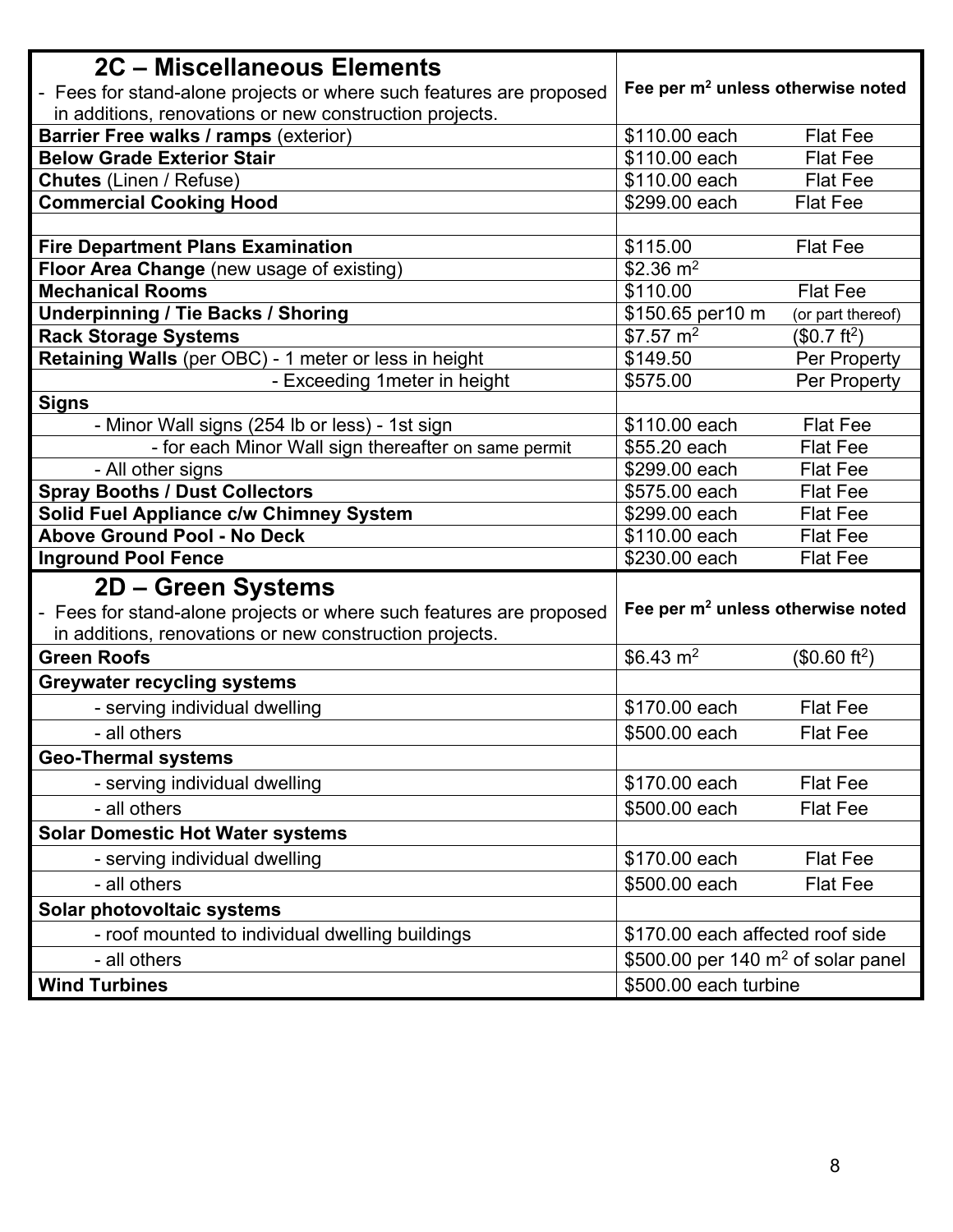## **Tables 3A to 3F – Application & Administrative Fees & Deposits**

|                                                                           | Fee per m <sup>2</sup> unless otherwise noted             |                 |
|---------------------------------------------------------------------------|-----------------------------------------------------------|-----------------|
| 3A – Permit Applications & Active Permits                                 |                                                           |                 |
| <b>Additional Inspections</b>                                             | \$92.00                                                   | Per Inspection  |
| <b>Change of Use Application</b>                                          |                                                           |                 |
| - No construction proposed or required                                    | \$110.00                                                  | Per Application |
| - Compensating construction is required                                   | Use appropriate fees listed<br>elsewhere in this schedule |                 |
| <b>Conditional Building Permit Agreements</b>                             |                                                           |                 |
| - Simple Agreement                                                        | \$241.50                                                  | Per Agreement   |
| - Other                                                                   | \$2,100.00                                                | Per Agreement   |
| - plus, Third Party Review                                                | Out of pocket cost recovery + 15%                         |                 |
|                                                                           |                                                           |                 |
| Deferral of revocation of building permit                                 | \$120.00                                                  | Per Permit      |
| Lot Grading Approvals from Town Engineer                                  |                                                           |                 |
| - Administrative assistance for Individual Dwelling (houses)              | \$60.00                                                   | Per Project     |
| - plus, Town Engineer Review                                              | \$300.00                                                  | Per Project     |
| - Administrative assistance for all other Buildings                       | \$120.00                                                  | Per Project     |
| - plus, Town Engineer Review                                              | \$100.00                                                  | Per Hour        |
| Processing and collection of applicable law approvals                     |                                                           |                 |
| - Per Individual Dwelling (houses)                                        | \$63.00                                                   | Per Project     |
| - For all other Buildings or Structures                                   | \$140.30                                                  | Per Project     |
| - plus, Third Party Review                                                | Out of pocket cost recovery + 15%                         |                 |
| <b>Request to use Alternative Solution</b>                                | \$1,100.00                                                | Per Request     |
| - plus, Third Party Review of design submission                           | Out of pocket cost recovery + 15%                         |                 |
| <b>Request for CBO to accept Alternative Material</b>                     | \$1,100.00                                                | Per Request     |
| - plus, Third Party Review of design submission                           | Out of pocket cost recovery +<br>10%                      |                 |
| <b>Request for Partial Permit</b>                                         | \$210.00                                                  | Per Request     |
| - plus, Third Party Review of design submission                           | Out of pocket cost recovery + 15%                         |                 |
| <b>Review of revised permit documents</b>                                 | \$78.00                                                   | Per Hour        |
| Site Visits - prior to permit issuance                                    | \$80.00                                                   | Per Site Visit  |
| <b>Third Party Review</b>                                                 | Out of pocket cost recovery + 15%                         |                 |
| Transfer of Permit to new property owner                                  | \$125.00                                                  | Per Permit      |
| <b>3B - Archived Permit</b>                                               |                                                           |                 |
| Notwithstanding the fees described below, the fee applied to reactivate a |                                                           |                 |
| permit shall not exceed the original permit fee value                     |                                                           |                 |
| <b>Review of permit file documents</b>                                    | \$92.00                                                   | Per Hour        |
| Maintenance Fee of all files not closed within 24 months                  | \$110.00                                                  | Per Year        |
| <b>Site Visits</b>                                                        | \$92.00                                                   | Per Site Visit  |
| <b>Third Party Review</b>                                                 | Out of pocket cost recovery + 15%                         |                 |
| 3C – Investigations                                                       |                                                           |                 |
| - To offset additional investigative and administrative costs, the        |                                                           |                 |
| following fees apply;                                                     |                                                           |                 |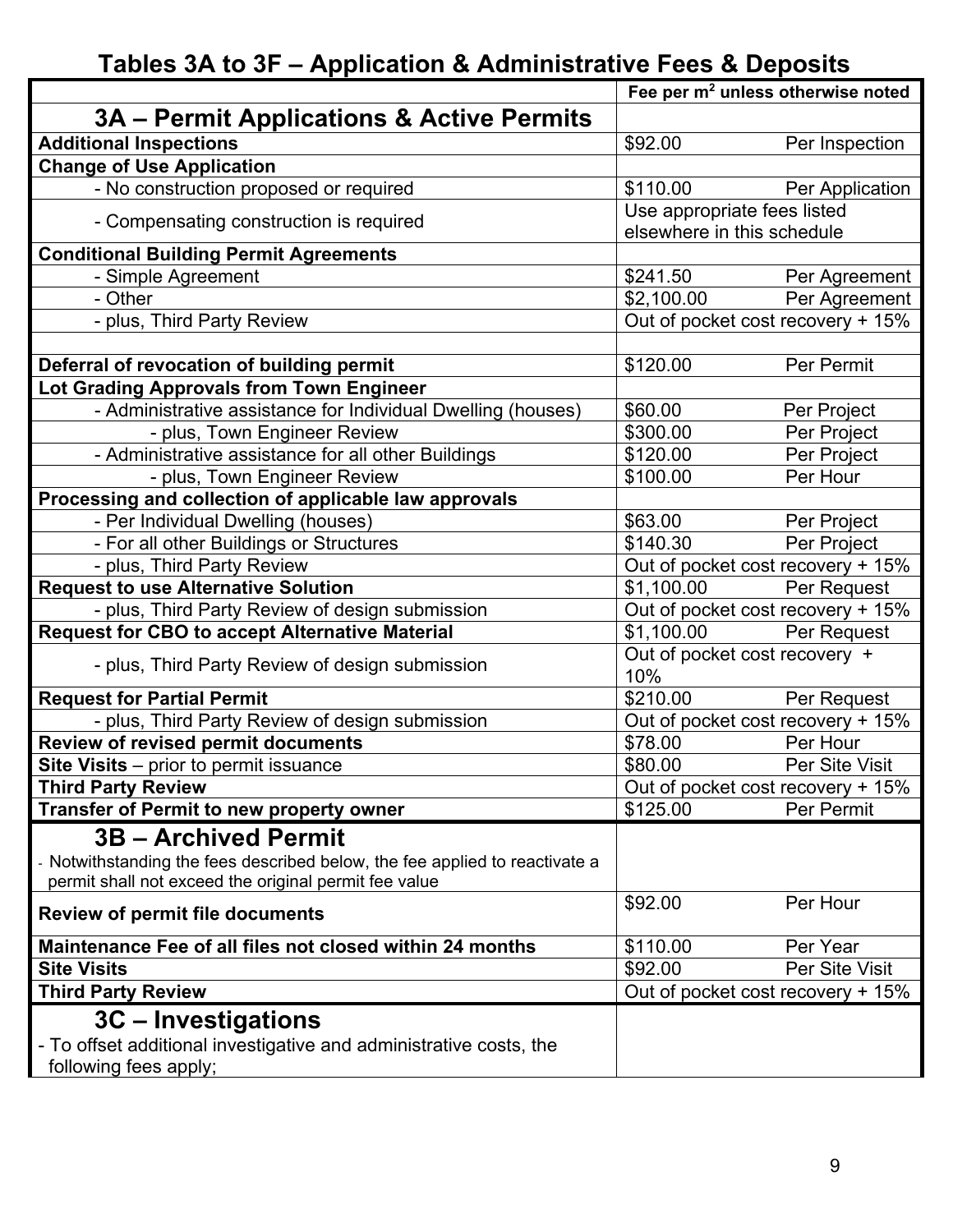| <b>Construct or Demolish without Permit Issued</b>                                                                                                                                                                                                                                                                                                                                     |                                         |                 |
|----------------------------------------------------------------------------------------------------------------------------------------------------------------------------------------------------------------------------------------------------------------------------------------------------------------------------------------------------------------------------------------|-----------------------------------------|-----------------|
| - Prior to the issuance of an Order pursuant to the<br>Double normal permit fee<br><b>Building Code Act</b><br>\$15,000.00 max                                                                                                                                                                                                                                                         |                                         |                 |
| - Order pursuant to the Building Code Act                                                                                                                                                                                                                                                                                                                                              | \$230.00 per Order issued               |                 |
| - Order not complied with, additional site inspections to<br>\$115.00 per inspection<br>review status of non-compliance                                                                                                                                                                                                                                                                |                                         |                 |
| - Order registered on title                                                                                                                                                                                                                                                                                                                                                            | \$345.00 per Order                      |                 |
| - Issuance of Summons                                                                                                                                                                                                                                                                                                                                                                  | \$345.00 a Summons plus legal expense   |                 |
| Other Non-compliance Building Code Act & Code Matters                                                                                                                                                                                                                                                                                                                                  |                                         |                 |
| - Order to Comply pursuant to the Building Code Act                                                                                                                                                                                                                                                                                                                                    | \$230.00 per Order issued               |                 |
| - Stop Work Order pursuant to the Building Code Act                                                                                                                                                                                                                                                                                                                                    | \$230.00 per Order issued               |                 |
| - Unsafe Order pursuant to the Building Code Act                                                                                                                                                                                                                                                                                                                                       | N/C                                     |                 |
| - Order not complied with, additional site inspections to<br>review status of non-compliance                                                                                                                                                                                                                                                                                           | \$100.00 per Inspection                 |                 |
| - Order registered on title                                                                                                                                                                                                                                                                                                                                                            | Cost recovery + 15%                     |                 |
| - Issuance of Summons                                                                                                                                                                                                                                                                                                                                                                  | Cost recovery + 15%                     |                 |
| <b>3D – After-hours Inspections</b>                                                                                                                                                                                                                                                                                                                                                    |                                         |                 |
| <b>Non-Emergency Call</b>                                                                                                                                                                                                                                                                                                                                                              | \$250.00                                | Per Hour        |
| <b>Emergency Call</b>                                                                                                                                                                                                                                                                                                                                                                  | \$320.00                                | Per Hour        |
| <b>3E - Miscellaneous Clerical Functions</b>                                                                                                                                                                                                                                                                                                                                           | Fee                                     |                 |
| <b>Building Compliance Title Search or Septic Use permit</b>                                                                                                                                                                                                                                                                                                                           |                                         |                 |
| Septic use permit                                                                                                                                                                                                                                                                                                                                                                      | \$25.00 each                            | <b>Flat Fee</b> |
| Regular response                                                                                                                                                                                                                                                                                                                                                                       | \$50.00 each                            | <b>Flat Fee</b> |
| 48 hr "quick" response                                                                                                                                                                                                                                                                                                                                                                 | \$100.00 each                           | <b>Flat Fee</b> |
| <b>Compliance Letters to other Government Authorities</b>                                                                                                                                                                                                                                                                                                                              |                                         |                 |
| - Unrelated to a active permit or permit application                                                                                                                                                                                                                                                                                                                                   | \$115.00                                | Per Letter      |
| - Where there is a active permit or permit application                                                                                                                                                                                                                                                                                                                                 | \$115.00                                | Per Letter      |
| <b>Comprehensive Occupancy Certificate</b>                                                                                                                                                                                                                                                                                                                                             | \$230.00 each                           | <b>Flat Fee</b> |
| <b>Consent Application Review</b>                                                                                                                                                                                                                                                                                                                                                      | \$126.50                                | Per Application |
| <b>Special Requests for File Research</b>                                                                                                                                                                                                                                                                                                                                              | \$69.00                                 | Per Hour +HST   |
| 3F - Extra Services Deposit                                                                                                                                                                                                                                                                                                                                                            |                                         |                 |
| - Collected at permit issuance to offset any additional inspection and<br>administrative costs not anticipated but incurred by the municipality<br>during a project.<br>- Any fees deducted from the deposit shall be calculated in<br>accordance with Table 3A to 3E of this schedule.<br>- Unused portion of deposit is fully refundable, see Part 4 of this<br>schedule for details |                                         |                 |
| Group A, B, C - High Density Residential, D, E, & F                                                                                                                                                                                                                                                                                                                                    |                                         |                 |
| - New, Additions & Renovations                                                                                                                                                                                                                                                                                                                                                         | \$150.00 per 100 $m2$ (or part thereof) |                 |
| - Stand-alone projects not applicable to above                                                                                                                                                                                                                                                                                                                                         | \$500.00                                | Per Project     |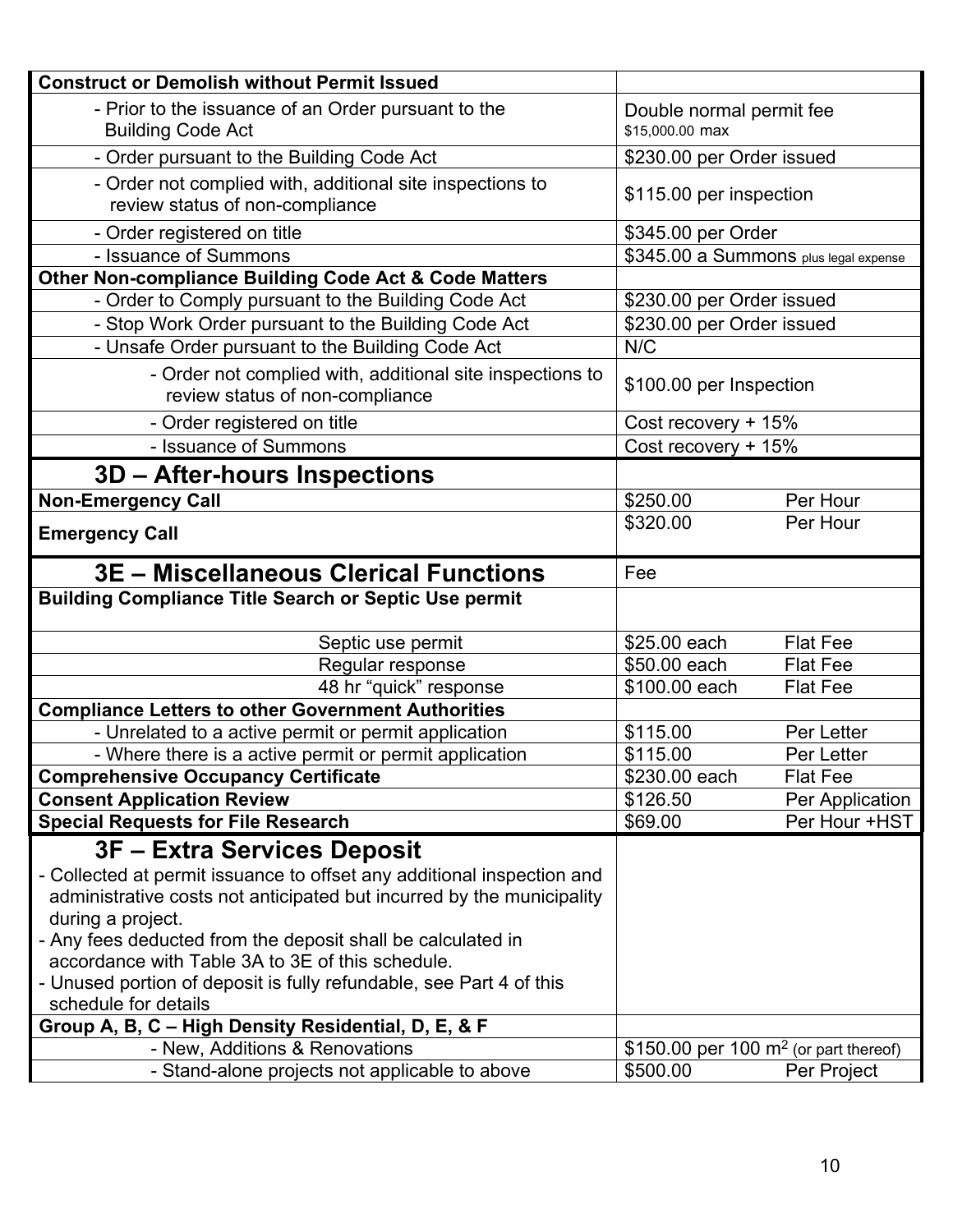| <b>Group C - Low Density Residential (Houses - singles, towns, etc)</b> |            |             |
|-------------------------------------------------------------------------|------------|-------------|
| - New Dwelling                                                          | \$500.00   | Per Project |
| - All other projects                                                    | \$250.00   | Per Project |
| <i>Exemptions</i> - Tents, Signs, residential decks & sheds             |            |             |
| Lot Grading Deposit - All other projects (unless otherwise              | \$3,000.00 | Per Lot     |
| specified in a development agreement)                                   |            |             |

#### **PART 4 – REFUND OF PERMIT FEES**

#### **4.1 General Provisions**

- (1) Refunds of fees collected under the authority of Tables 1A to 1F, and 2A to 2E, shall be provided in accordance with other provisions of this Part, where the;
	- o Building Permits have been issued, but no construction has commenced,
	- o Building Permits have not been revoked or archived,
	- o Building Permit Applications have not expired,
- (2) Fees collected under the authority of Tables 3A to 3E are non-refundable.
- (3) Refunds of fees collected under the authority of Table 3F, shall be provided in accordance with other provisions of this Part, where;
	- o the building, or any part thereof, has not been occupied prior to the issuance of an occupancy certificate;
	- $\circ$  a final inspection has been performed which indicates that the project is completed and the file may be closed;

#### **4.2 Refund Provisions for Permit Fees found in Tables 1A to 1F and 2A to 2E of this Schedule**

- (1) Requests for refunds must be submitted to the Chief Building Official in writing who will determine the amount of Permit Fees, if any, that may be refunded.
- (2) Except as provided in sentence (3), the amount of fees refundable shall be calculated based on the total of all building permit fees collected under the authority of Tables 1A to 1F, and 2A to 2E of this Schedule, as follows:
	- $\circ$  75 percent refundable if applicant cancels application prior to building code plans examination review is performed;
	- o 50 percent refundable if Chief Building Official has released the permit for issuance;